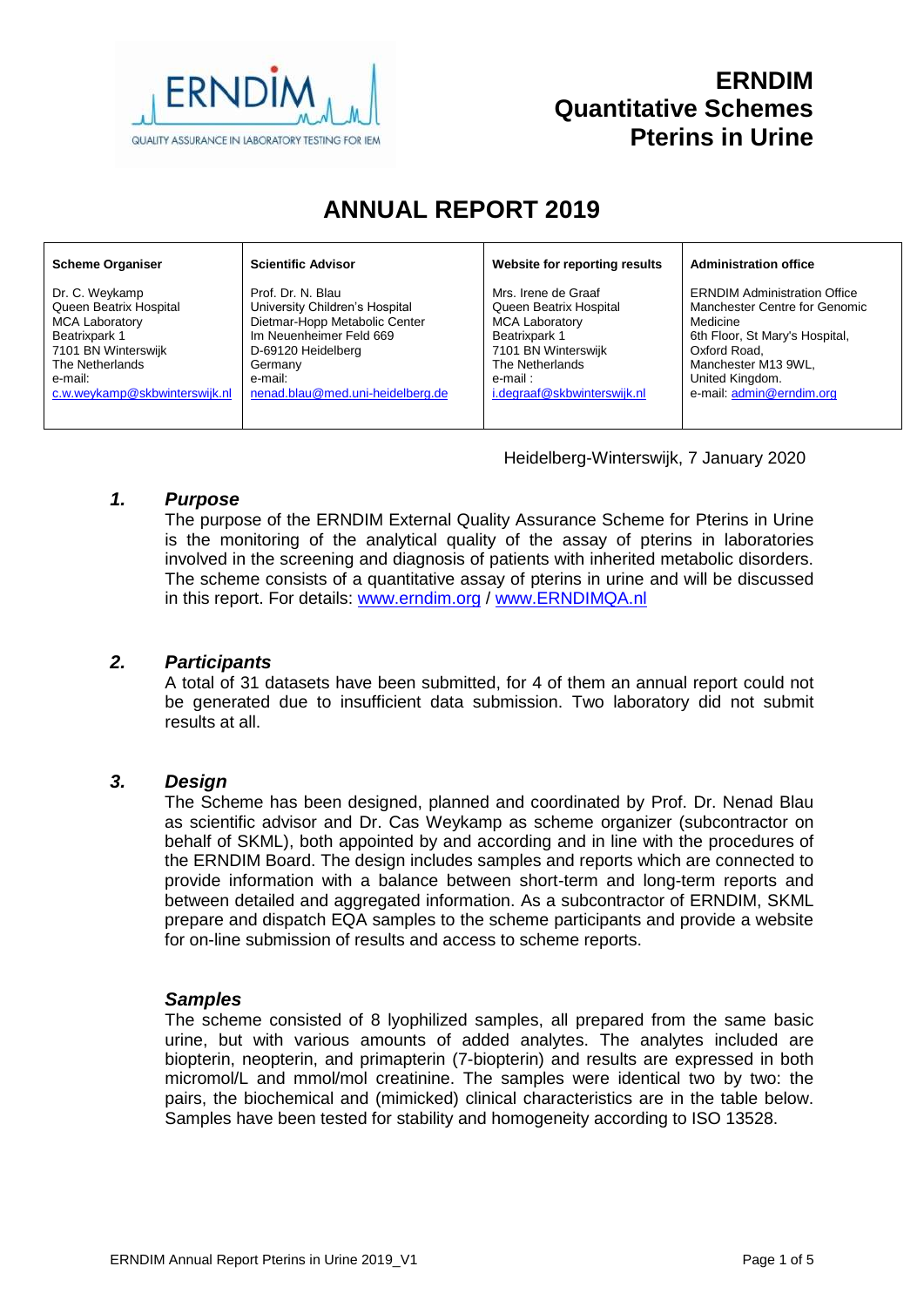*Table 1. Samples*

| $1.9010 - 1.901110100$ |                      |                                                        |  |  |  |
|------------------------|----------------------|--------------------------------------------------------|--|--|--|
|                        | Sample   Biochemical | Clinical                                               |  |  |  |
| Pair                   | Characteristics      | Characteristics                                        |  |  |  |
| 1 and $5$              |                      | a dihydropteridine reductase (DHPR) deficiency         |  |  |  |
| 2 and $6$              |                      | Pterin-4a-carbinolamine dehydratase (PCD) deficiency   |  |  |  |
| $3$ and $8$            |                      | 6-pyruvoyl-tetrahydropterin synthase (PTSP) deficiency |  |  |  |
| 4 and 7                | Normal levels        | Normal pattern                                         |  |  |  |

#### *Reports*

All data-transfer, the submission of data as well as request and viewing of reports proceeded via the interactive website [www.erndimqa.nl](http://www.erndimqa.nl/) which can also be reached through the ERNDIM website [\(www.erndim.org\)](http://www.erndim.org/). The results of your laboratory are confidential and only accessible to you (with your name and password). The anonymised mean results of all labs are accessible to all participants. Statistics of the respective reports are explained in the general information section of the website.

An important characteristic of the website is that it supplies short-term and long-term reports. Short-term reports are associated with the eight individual specimens, for each of which there has been a specific deadline in the year 2019. Two weeks after the respective deadline participants could request their reports and as such had eight times up-to-date information on their analytical performance. Although technically not required (the website can work with a delay time zero), a delay time of 14 days has been chosen to enable the scientific advisor to inspect the results and add his comment to the report. Contrary to the early short-term report is the annual long-term report. The annual report is based on the design-anchored connection between samples, which enables to report a range of analytical parameters (accuracy, precision, linearity, recovery and interlab dispersion) once an annual cycle has been completed. The annual report is discussed below.

A second important characteristic of the website is the wide range in aggregation of results, which permits labs to make an individual choice for detailed and/or aggregated reports. The most detailed report, which can be requested from the website, is the "Analyte in Detail", which shows results of a specific analyte in a specific sample (56 such Analyte-in-Detail-reports can be requested in the year 2019 cycle). A more condensed report is the "Current Report" (Called "Cycle Review" on the website), which summarizes the performance of all analytes in a specific sample (8 such Current Reports can be requested in 2019). The highest degree of aggregation has the Annual Report, which summarizes the performance of all analytes of all 8 samples (1 such Annual-Report can be requested in 2019). Depending on their position in the laboratory, one can choose to have a glance at only the annual report (managers) or at all 56 detailed reports (technicians).

#### *4. Discussion of Results in the Annual Report 2019*

In this part, the results as seen in the annual report 2019 will be discussed. Subsequently we will focus on accuracy, recovery, precision, linearity, interlab CV and cross-sectional relations. Please print your annual report from the Interactive Website when you read the "guided tour" below and keep in mind that we only discuss the results of "all labs": it is up to you to inspect and interpret the specific results of your laboratory.

#### *4.1 Accuracy*

A first approach to describe the accuracy is comparison of your mean outcome in the eight samples with the mean of all labs. This is shown in the columns "your lab" and "all labs" under the heading "Accuracy", respectively. E.g. for biopterin the mean of all labs is 9.82 micromol/L with which you can compare the mean of your lab.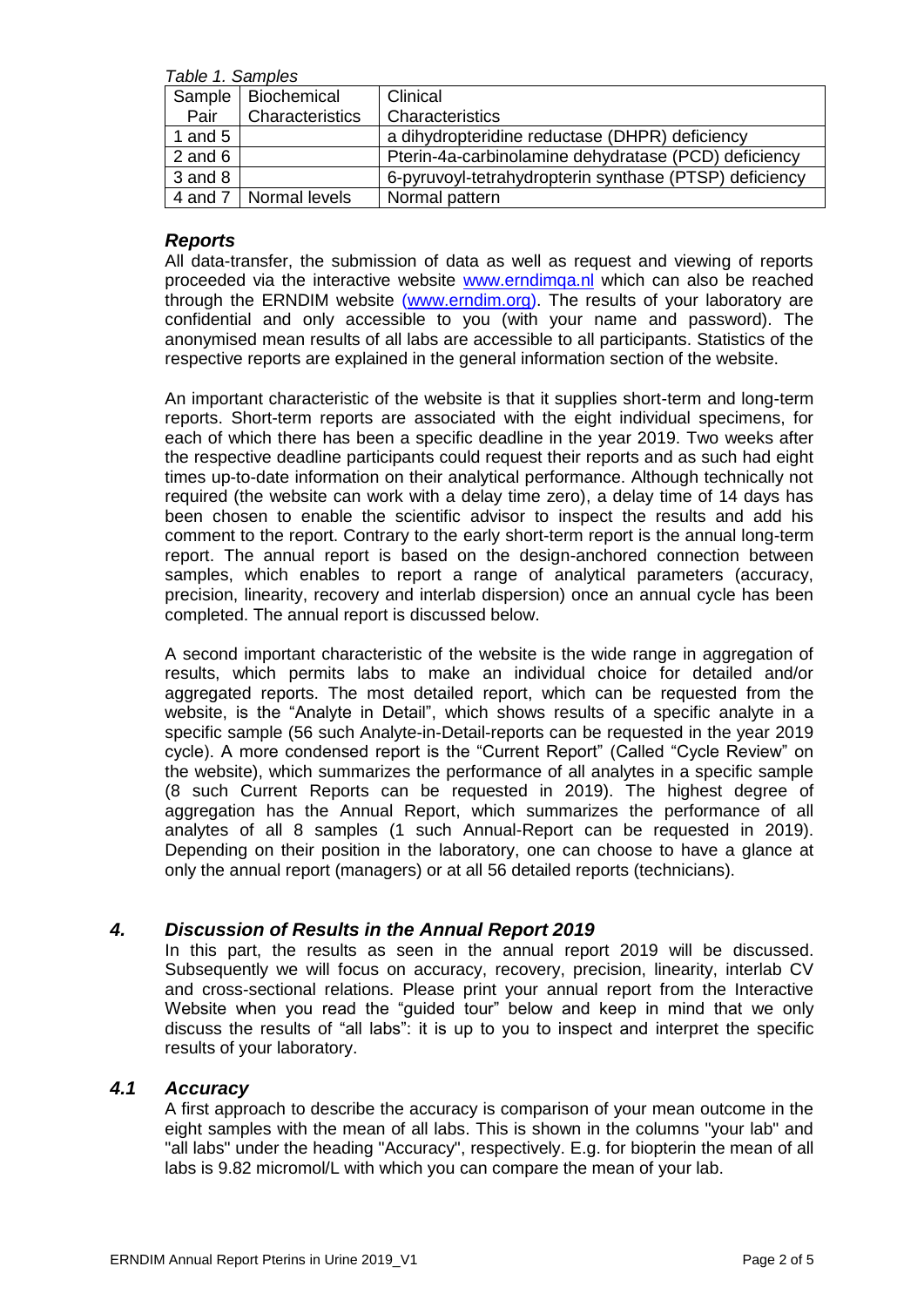# *4.2 Recovery*

A second approach to describe accuracy is the percentage recovery of added analyte. In this approach, it is assumed that the recovery of the weighed quantities is the target value. The correlation between weighed quantities as added to the samples (on the x-axis) and your measured quantities (on the y-axis) have been calculated. The slope of the correlation multiplied with 100 is your recovery (%) of the added amounts. Outcome for your lab in comparison to median outcome of all labs is shown in the column "Recovery" in the annual report. For all labs the recovery ranges from 97% for biopterin (micromol/L)to 112% for primapterin (micromol/L). The overall recovery is 101%.

### *4.3 Precision*

Reproducibility is an important parameter for quality in the laboratory and is encountered in the schemes' design. Samples come in pairs, which can be regarded as duplicates from which CV's can be calculated (Intra Laboratory CV as indicator for reproducibility). Outcome for your lab in comparison to the median of all labs is shown in the column "Precision" of the Annual Report. Precision ranges from 13.1% for biopterin (mmol/mol creatinine) to 138.6% for primapterin (micromol/L). The overall intralab CV is 44.7%.

#### *4.4 Linearity*

Linearity over the whole relevant analytical range is another important parameter for analytical quality. Again, this is encountered in the schemes' design. With weighed quantities on the x-axis and your measured quantities on the y-axis the coefficient of regression (-r-) has been calculated. Outcome for your lab in comparison to the median of all labs is in the column "Linearity" of the annual report. The coefficient of regression ranges from 0.920 for primapterin (mmol/mol creatinine) to 0.997 for biopterin (both micromol/L and mmol/mol creatinine).

#### *4.5 Interlab CV*

For comparison of outcome for one patient in different hospitals and for use of shared reference values it is relevant to have a high degree of harmonization between results of various laboratories. Part of the schemes' design is to monitor this by calculating the Interlaboratory CV. This, along with the number of laboratories who submitted results, is shown in the column "Data All labs" in the Annual Report. Most laboratories submitted results for neopterin and biopterin in mmol/mol creatinine (30) whereas only 18 labs assayed primapterin. The Interlab CV ranges from 30.9% for neopterin to 212% for primapterin (mmol/mol creatinine). The mean Interlab CV for all analytes is 78.1%.

#### *4.6 Cross Sectional Relations*

The various parameters as described above often have an interrelation: often more than one parameter directs towards good or bad analytical control.

This pattern, clearly seen in the other ERNDIM schemes is less prominent in the pterins scheme.

#### *4.7 Your laboratory performance: Flags*

Since January 2009 a flagging system to judge performance of the individual laboratories has been implemented. In the annual report an individual laboratory flags indicate poor performance for accuracy, precision, linearity and recovery. Analytes with satisfactory performance for at least three of the four parameters (thus no or only one flag or no result) receive a green flag. Thus, a green flag indicates satisfactory performance for analysis of that particular analyte while a flag indicates that your laboratory has failed to attain satisfactory performance. Criteria for red flags can be found in the general information on the website (general information; interactive website, explanation annual report).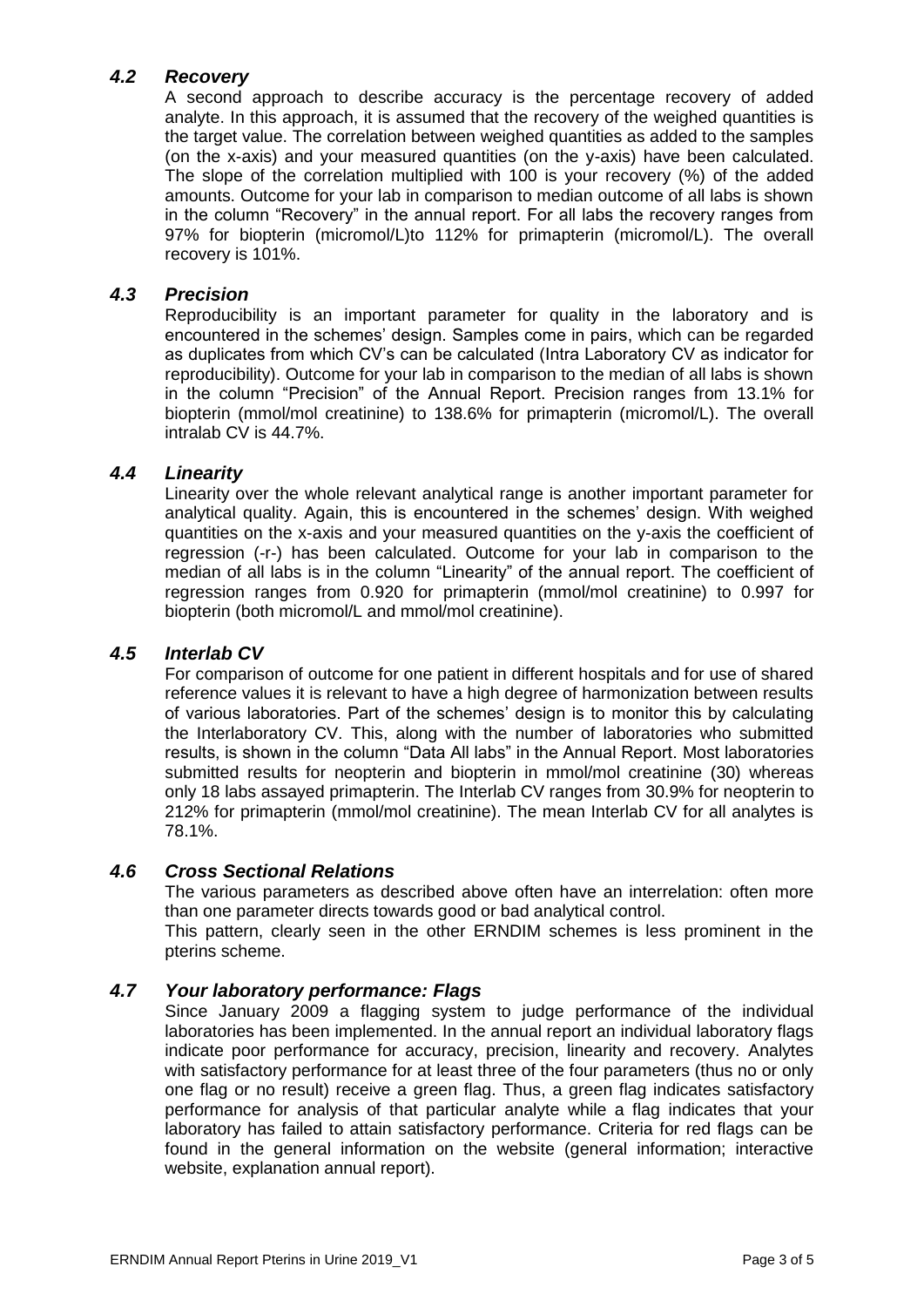# *4.8 Poor Performance Policy*

A wide dispersion in the overall performance of individual laboratories is evident. Table 2 shows the percentage of flags observed. 48% of the laboratories have no flag at all and thus have attained excellent overall performance. In contrast, at the other extreme there are also 7% of laboratories with more than 25% flags. Following intensive discussion within the ERNDIM board and Scientific Advisory Board (SAB) and feedback from participants we could agree on a harmonised scoring system for the various branches of the Diagnostic Proficiency schemes and qualitative schemes. We have also tested a scoring system for the quantitative schemes as described in our Newsletter of Spring 2009. In parallel to this the SAB has agreed levels of adequate performance for all the schemes and these will be re-evaluated annually. The scoring systems have been carefully evaluated by members of the SAB and have been applied to assess performance in our schemes from 2007 onwards. The ERNDIM Board has decided that the Scientific Advisor will judge the performance of the individual laboratories based on these levels of satisfactory performance and issue a letter of advice of failure to achieve satisfactory performance to those laboratories, which do not achieve satisfactory performance. The letter is intended to instigate dialogue between the EQA scheme organiser and the participating laboratory to solve any analytical problems to improve quality of performance of labs in the pursuit of our overall aim to improve quality of diagnostic services in this field.

| % Red Flags seen<br>in Annual Report | <b>Percentage Labs</b><br>in this Category | <b>Cumulative Percentage</b><br>of Labs |
|--------------------------------------|--------------------------------------------|-----------------------------------------|
| >25%                                 | 7%                                         | 7%                                      |
| $20 - 25%$                           | 7%                                         | 14%                                     |
| $15 - 20%$                           | 7%                                         | 21%                                     |
| $10 - 15%$                           | 12%                                        | 33%                                     |
| $5 - 10%$                            | 12%                                        | 45%                                     |
| $0 - 5%$                             | 7%                                         | 52%                                     |
| 0%                                   | 48%                                        | 100%                                    |

#### *Table 2. Percentage Flags*

#### *4.9 Interpretation*

In this scheme, we also requested the interpretation. Table 3 shows the interpretation frequency for the respective sample pairs. The correct interpretation is marked with a green box. For sample #1 19 laboratories reported the correct interpretation "DHPR deficiency"; 4 labs reported the normal pterins pattern and 1 as PCD deficiency. We accept for samples #1 and #5 to be both normal or suggestive for DHPR deficiency, since only DHPR activity measurement is diagnostic. In the paired sample (sample #5) 27 laboratories reported the correct interpretation. In general, the reported interpretation of the laboratories is nearly always correct.

| <b>Description</b>                                  | Pair 1-5  | Pair 2-6         | $\vert$ Pair 3-8 | <b>Pair 4-7</b> |
|-----------------------------------------------------|-----------|------------------|------------------|-----------------|
| Normal pterins pattern                              | $5 - 1$   | $0 - 0$          | $0 - 1$          | $23 - 25$       |
| Pterin-4a-carbinolamine dehydratase<br>(PCD) def.   | $1 - 0$   | $13 - 20$        | $0 - 0$          | $1 - 0$         |
| 6-pyruvoyl-tetrahydropterin synthase<br>(PTPS) def. | $0 - 0$   | $15 - 6$ 27 - 25 |                  | $1 - 1$         |
| Dihydropteridine reductase (DHPR)<br>deficiency     | $19 - 27$ | $0 - 0$          | $0 - 0$          | $2 - 0$         |

*Table 3. Interpretation*